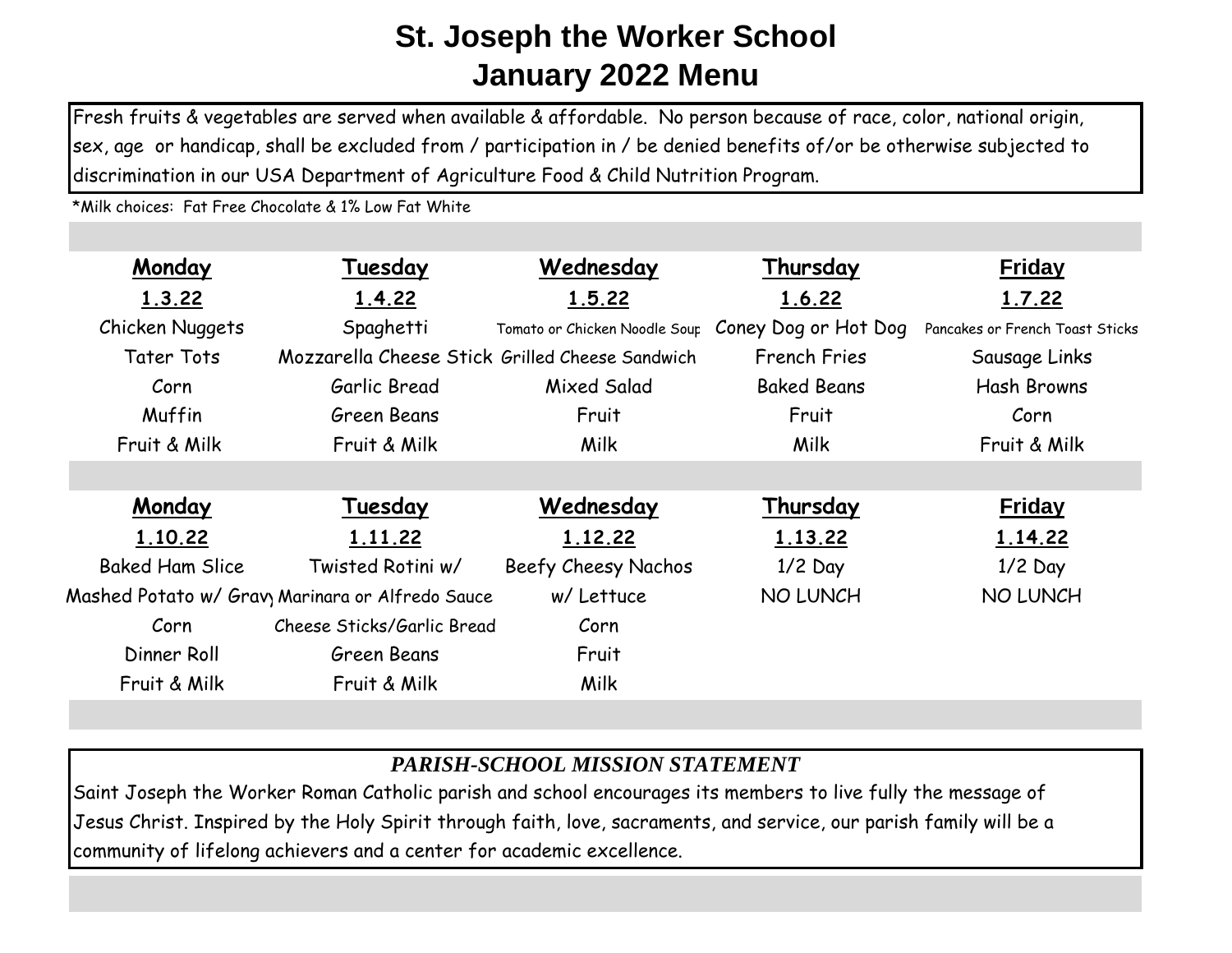| Monday            | Tuesday                                       | Wednesday            | Thursday                  | <b>Friday</b>     |
|-------------------|-----------------------------------------------|----------------------|---------------------------|-------------------|
| 1.17.22           | 1.18.22                                       | 1.19.22              | 1.20.22                   | 1.21.22           |
| Turkey Subs w/    | Oven Baked Chicken-                           | <b>Walking Tacos</b> | <b>Breaded Wing Dings</b> | Peperoni Calzones |
| Cheese & Lettuce  | Drum Stick                                    | Peas                 | <b>French Fries</b>       | <b>Tater Tots</b> |
| Chips             | Mashed Potatoes/Gravy                         | Broccoli             | <b>Mixed Veggies</b>      | Corn              |
| Corn              | Green Beans/Dinner Roll Chocolate Chip Cookie |                      | Fruit                     | Fruit             |
| Fruit & Milk      | Fruit & Milk                                  | Fruit & Milk         | Milk                      | <b>Milk</b>       |
|                   |                                               |                      |                           |                   |
| Monday            | Tuesday                                       | Wednesday            | Thursday                  | <b>Friday</b>     |
| 1.24.22           | 1.25.22                                       | 1.26.22              | 1.27.22                   | 1.28.22           |
| Pepperoni Pizza   | <b>Breaded Chicken Strips</b>                 | Sloppy Joe           | Taco's w/                 | Corn Dogs         |
| Mixed Green Salad | Tater Tots                                    | <b>French Fries</b>  | Meat/Cheese/Lettuce       | Macaroni & Cheese |
| Green Beans       | Corn                                          | <b>Baked Beans</b>   | Corn                      | <b>Broccoli</b>   |
| Fruit             | Dinner Roll                                   | Fruit                | Cookie                    | Green Beans       |
| Milk              | Fruit & Milk                                  | Milk                 | Fruit & Milk              | Fruit & Milk      |
|                   |                                               |                      |                           |                   |
| 1.31.22           | Chicken Nuggets                               | <b>Tater Tots</b>    | Corn/Muffin               | Fruit/Milk        |

## **USDA Nondiscrimination Statement**

The U.S. Department of Agriculture (USDA) prohibits discrimination against its customers, employees, and applicants for employment on the bases of race, color, national origin, age, disability, sex, gender identity, religion, reprisal and, where applicable, political beliefs, marital status, familial or parental status, sexual orientation, or if all or part of an individual's income is derived from any public assistance program, or protected genetic information in employment or in any program or activity conducted or funded by the Department. (Not all prohibited bases will apply to all programs and/or employment activities.)

If you wish to file a Civil Rights program complaint of discrimination, complete the USDA Program Discrimination Complaint Form, found online

at http://www.ascr.usda.gov/complaint\_filing\_cust.html, or at any USDA office, or call (866) 632-9992 to request the form. You may also write a letter containing all of the information requested in the form. Send your completed complaint form or letter to us by mail at U.S. Department of Agriculture, Director, Office of Adjudication, 1400 Independence Avenue, S.W., Washington, D.C. 20250-9410, by fax (202) 690-7442 or email at program.intake@usda.gov.

Individuals who are deaf, hard of hearing, or have speech disabilities and wish to file either an EEO or program complaint please contact USDA through the Federal Relay Service at (800) 877-8339 or (800) 845-6136 (in Spanish).

Persons with disabilities who wish to file a program complaint, please see information above on how to contact us by mail directly or by email. If you require alternative means of communication for program information (e.g., Braille, large print, audiotape, etc.) please contact USDA's TARGET Center at (202) 720-2600 (voice and TDD). USDA is an equal opportunity provider and employer.